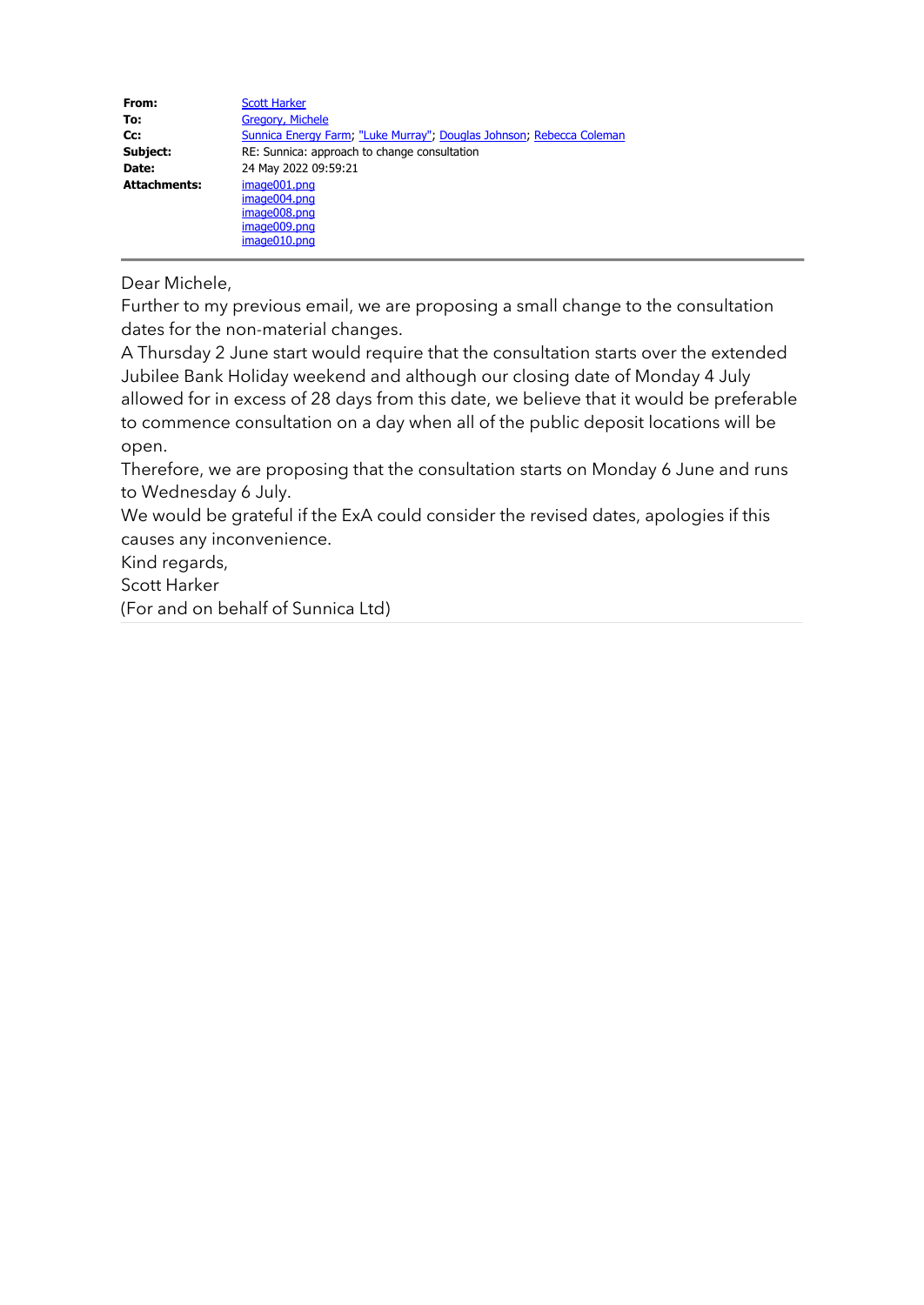| From: Scott Harker                                                          |                       |
|-----------------------------------------------------------------------------|-----------------------|
| <b>Sent: 20 May 2022 12:21</b>                                              |                       |
| To: Gregory, Michele                                                        | ; Sunnica Energy Farm |
| <sunnica@planninginspectorate.gov.uk></sunnica@planninginspectorate.gov.uk> |                       |
| Cc: Luke Murray                                                             | Douglas Johnson       |
| Rebecca Coleman                                                             |                       |
| Subject: Sunnica: approach to change consultation                           |                       |

Dear Michele,

Further to our letter of 28 April, we are providing further details of our approach to consulting on the proposed non-material changes to the Sunnica Energy Farm application.

Please find our suggested approach attached. We propose to commence the consultation on Thursday 2 June to run until Monday 4 July.

We would appreciate any comments on the approach by Friday 27 May to allow for us to consider any changes ahead of the consultation starting.

Kind regards,

**Scott** (For and on behalf of Sunnica Ltd)

#### Scott Harker | Account Director





Best Handling of an IPO - PR Week CCPA Awards 2022 Best IPO Campaign - PRCA City & Financial Awards 2021/2022 Best CSR Content - Corporate Content Awards 2022 ESG Agency of the Year (Shortlisted) - PR Moment Awards 2022 Purpose Award (Shortlisted) - PRCA Dare Awards 2022 Property Adviser of the Year (Shortlisted) - PROPS Awards 2022 Communications Agency of the Year (Shortlisted) - Business Green Awards 2021/2022

SEC Newgate UK Ltd is a subsidiary of SEC Newgate S.p.A. Registered in England & Wales No. 08964377.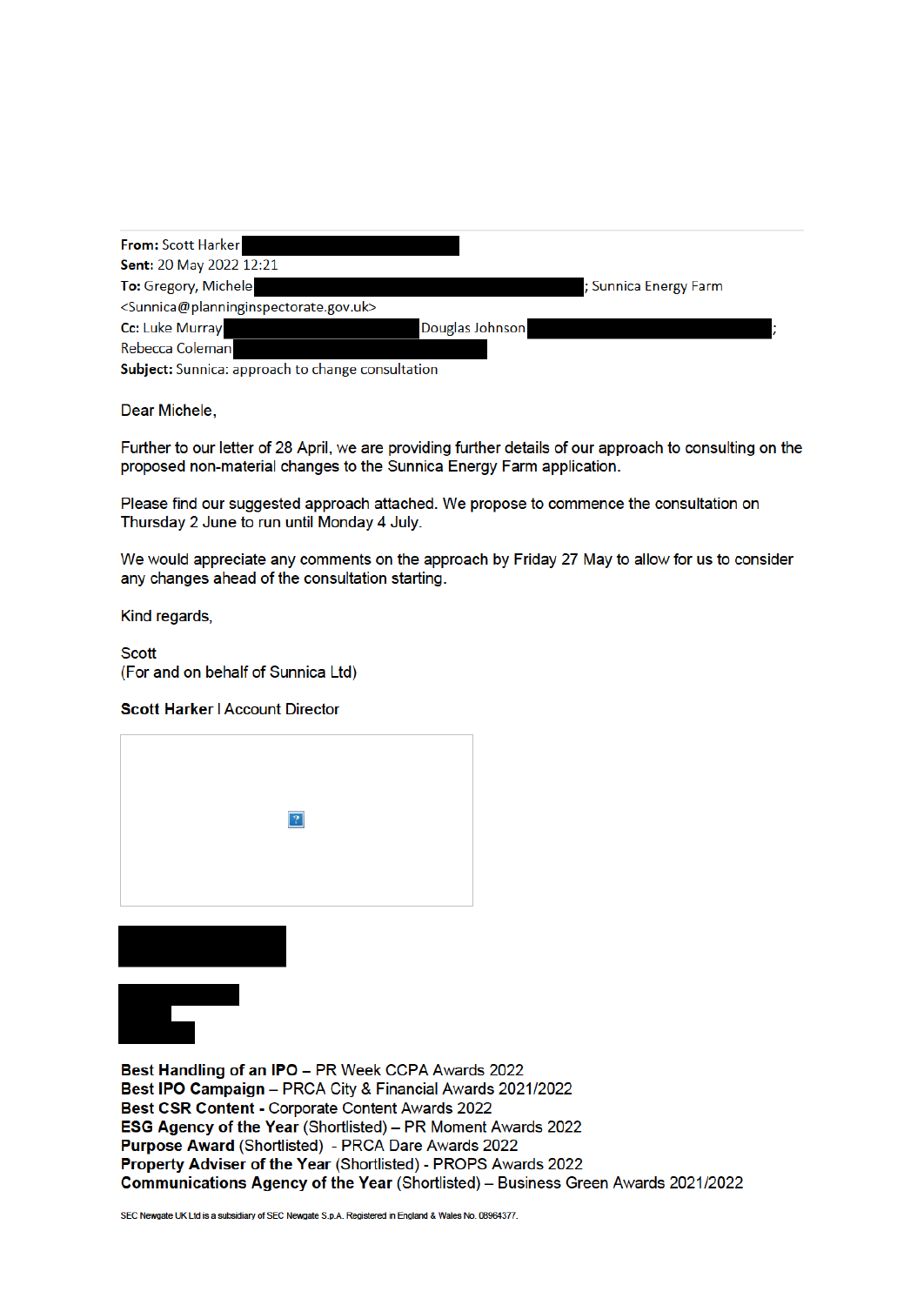

# **Sunnica Energy Farm Method statement: consultation on proposed changes to DCO application 20 May 2022**

### **Overview**

Sunnica Ltd ('the Applicant') is proposing to make changes to its Development Consent Order (DCO) application for Sunnica Energy Farm.

This document sets out a proposed approach to consultation on the changes for discussion with the Planning Inspectorate (PINS).

#### **Context**

The Applicant is preparing to amend its DCO application for Sunnica Energy Farm.

To this end, the Applicant wrote to PINS on 19 April 2022 to request a delay to the date of the Preliminary Meeting to enable this changes application to be made before the examination commences.

The Applicant believes the amendments constitute a Non-Material Change (NMC) to the DCO application. Before submitting its application to make NMC to its DCO application ("NMC Application"), it intends to consult on the amendments.

#### **Consultation requirements**

We are not aware of specific guidance on consulting on a NMC Application at this stage in the consenting process.

The Department for Housing, Community and Local Government has previously published guidance on requesting a NMC - *Planning Act 2008: Guidance on Changes to Development Consent Orders (DCLG, 2015).*

While this relates to requests to change a made DCO as set out in *The Infrastructure Planning (Changes to, and Revocation of, Development Consent Orders) Regulations 2011*, it sets some useful principles for consultation:

- > The Applicant should publicise the proposed NMC by publishing a notice for at least two successive weeks in one or more local newspapers circulating in the vicinity of the land where the project is situated
- > The Applicant should consult those persons notified of the DCO application under section 56 of the Planning Act 2008
- > The Applicant should also consult "any other person who may be directly affected by the changes proposed in the application"
- > Consultation should take place for a minimum of 28 days
- > The consultation should focus only on the change that is being proposed to the infrastructure project and should not go into details of wider matters relating to the underlying principles of a project

The Applicant proposes to reflect these principles in its consultation on the NMC Application.

**SEC Newgate UK** 14 Greville Street London EC1N 8SB Registered Office: 14 Greville Street • London • EC1N 8SB

Registered in England & Wales **No. 08964377**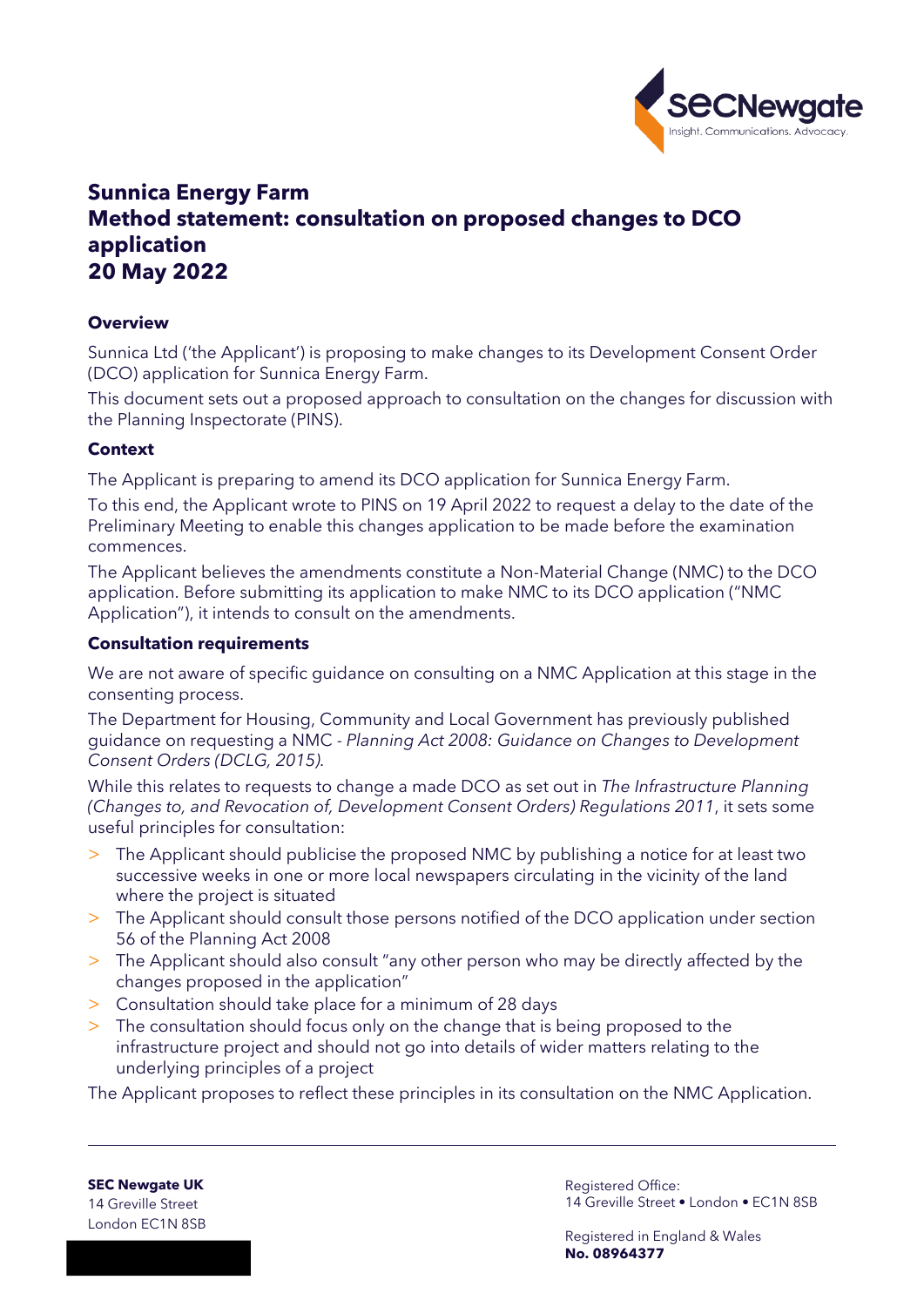

In addition, the Applicant has considered PINS Advice Note 16: How to request a change which may be material. This Advice Note is not directly applicable to the NMC Application but some of the principles therein are relevant, albeit the consultation requirements need to be proportionate to the non-material nature of the changes proposed.

The Applicant has also considered the approach taken by other applicants for development consent seeking NMC to their applications for development consent.

## **Approach to consultation**

## **Scope**

The consultation will be in relation to the **proposed amendments only**. All materials produced as part of the consultation will make this clear.

# **Consultation**

We consider those to be consulted:

- > Persons or bodies notified of the application under section 56 of the Planning Act 2008
- > Members of the local community likely to be directly affected by the NMC

As the NMC Application relates principally to changes to the options for the substation, we have defined those directly affected by the changes as those in the area shown in **Figure 1**. This has been drawn considering those who may be able to see Burwell Substation or who may use Weirs Drove for access purposes on a regular basis:



**Figure 1: Proposed notification area (scale – 1:25000)**